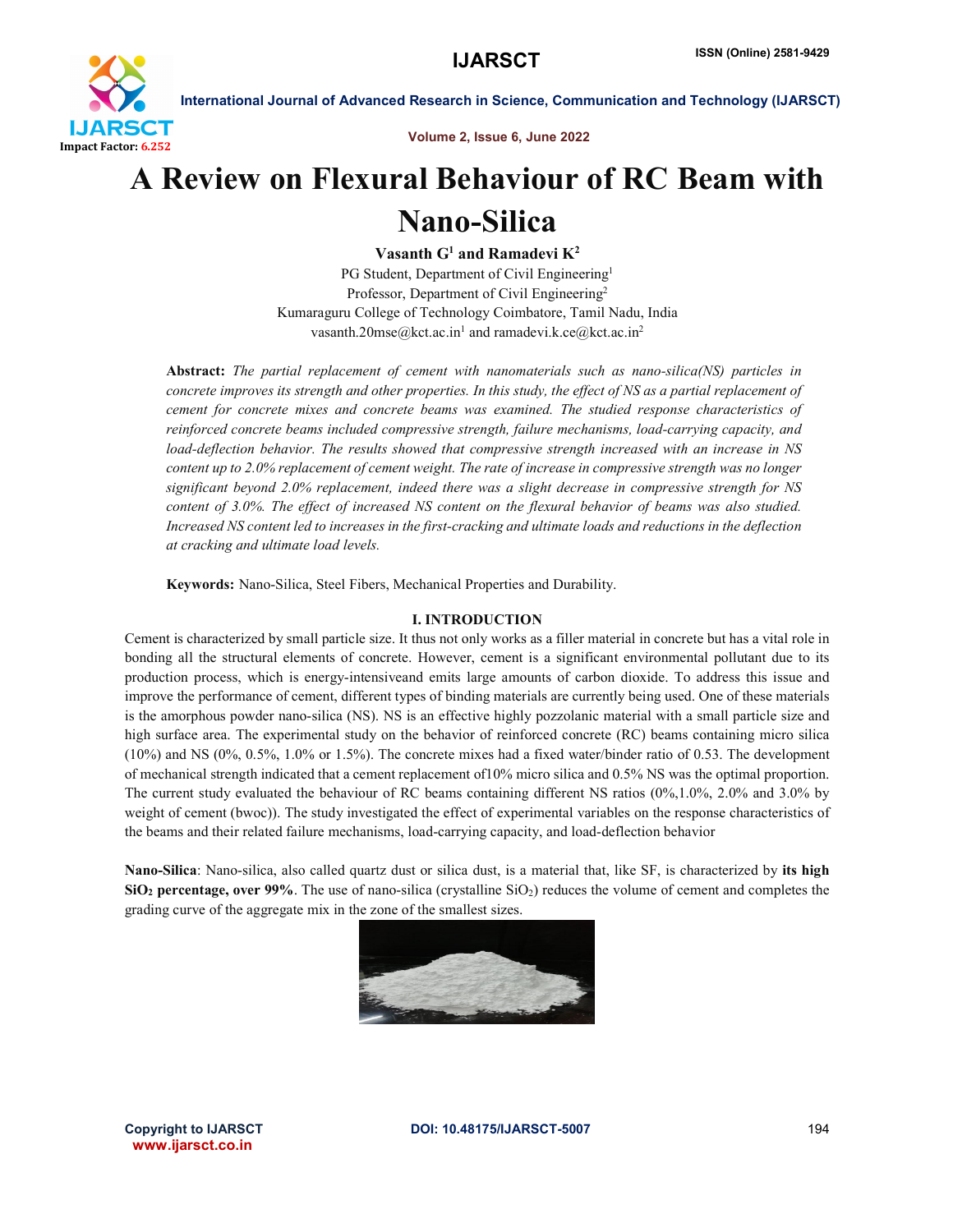

### Volume 2, Issue 6, June 2022

### II. LITERATURE SURVEY

### [1] B. Sabharinadh, et.al (2015)

"Flexural Behavior of High-Performance Reinforced Concrete Beams" High-performance concrete (HPC) is in the upper hand in all aspects of strength and mechanical properties than those over conventional concrete. The addition of silica fume in conventional concrete makes it more capable to perform. HPC has been primarily used in bridges, tunnels, nuclear power plants, and tall buildings for its strength, durability, and high modulus of elasticity. Beyond 30 to 40% replacement of GGBS, compressive strength and split tensile were decreased. There was a decrease in workability (slump) as the replacement level increased. The addition of silica fume is improving the bond strength of concrete and decreases its permeability of concrete. From the test results of cubes and cylinders, the percentage of water absorption of the HPC mixes containing silica fume was lower, when compared to controlled mixes (without silica fume).

### [2] Gang Chen,et.al[2021]

"Study on flexural performance of concrete beam reinforced by steel fiber and nano-silica materials", the main objective of this paper is to investigate the flexural performance of beams through combined experimental and theoretical studies. The load vs. deflection curves of beams during the whole loading process were analyzed in detail. The failure mode was discussed in detail, and the specimens all behaved in a very ductile manner. Furthermore, the test results indicated that bending cracks and concrete crushing were formed in the compression zone of all specimens. With the increase in concrete strength and the volume fraction of steel fiber, both the cracking load and ultimate load of beams increased. Flexural specimens are considered to experience three stages until the failure-loading stage, cracking stage, Yield stage of steel bars, bending cracks, and concrete crushing are formed in the compression zone. Increasing the amount of nanosilica can reduce the crack spacing and increase the number of cracks.

### [3] K. Kowsari, et.al (2015)

 "Investigation of Mechanical and Durability Properties of Concrete Influenced by Hybrid Nano Silica and Micro Zeolite", concrete is the most widely used construction material in the world, cement is major component of concrete. Consuming energy in cement industry is very high and CO2 emissions generated during the production of Portland cement has serious environmental threatens. The optimized mixture for achieving high quality of durability is incorporation of 2% nano silica and 8% micro zeolite. The concrete contained 8% micro zeolite has high resistance for penetration chloride ion. The compressive strengths of concretes containing additives were lower than the concrete without supplementary replacement at all ages. However, the percentages of reduction were lower for high ageing times, which can be attributed to lump in transition zone. Decrease rate of tensile strength is less than compressive strength in all ages. Also effectiveness of additives on strengths for mixtures with 0.45 W/C is less than 0.4 W/C, probably because of the lack of water, strength have been decreased.

### [4] Nanthakumar N , et.al (2017)

 "Behaviour of Reinforced Concrete Beam Containing Micro Silica and Nano Silica" Silica fume is one of the most popular pozzolanas, whose addition to concrete mixtures results in lower porosity, and permeability and bleeding. The aim of this study is to examine the mechanical properties of cement concrete with and without silica fume and Nano silica particles. The work focused on concrete mixes having a fixed water/binder ratio of 0.53. The percentages of silica fume that replaced cement in this research were: 10% and nano-silica added were 0%, 0.5%, 1.0%, and 1.5%. Development of mechanical strength indicates that replacement of 10 % micro silica and addition of 0.5% of nano-silica as an optimal proportion.

### [5] Mahmoud A. El-Mandouh, et.al (2022)

 "Shear Strength of Nano Silica High-Strength Reinforced Concrete Beams" In this study, the shear strength of sixteen full-scale over-reinforced concrete beams with and without nano silica (NS), constructed from high-strength concrete (HSC), was investigated both experimentally and analytically. Nano silica was used as a partial replacement for Portland cement. According to the NS ratio, the tested beams were divided into four groups: 0%, 1%, 2%, and 3%. Shear span to effective depth  $(a/d)$  ratios of 1.5 and 2.5 were used in each group, and two different stirrups ratios  $(pv)$  were employed

www.ijarsct.co.in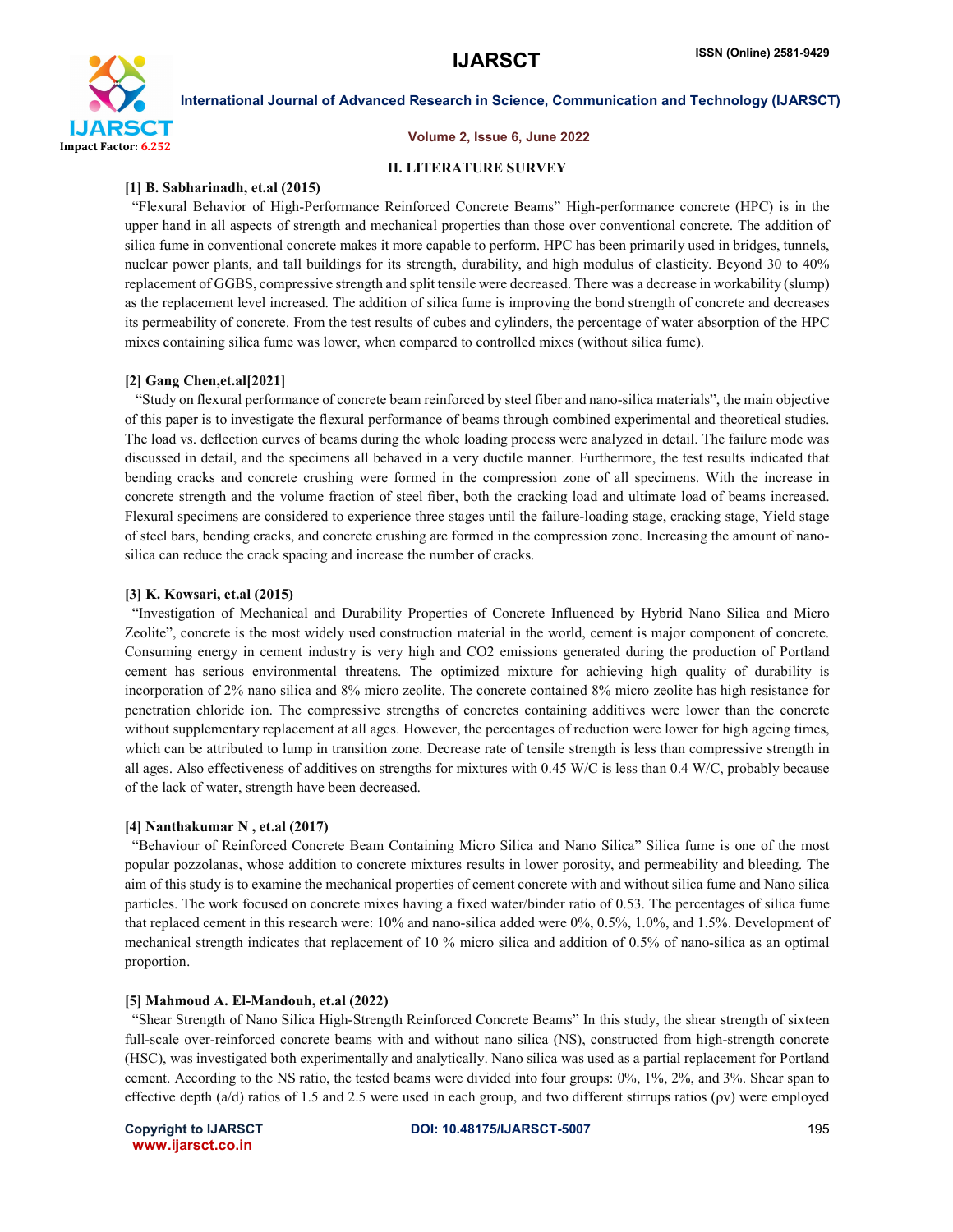

### Volume 2, Issue 6, June 2022

as 0% and 0.38%. n. For specimens without stirrups and with an  $(a/d)$  of 1.5, raising NS from 0% to 1%, 2%, and 3% increased the ultimate load by 13%, 30%, and 39%, respectively, whereas for specimens with an  $(a/d)$  of 2.5, the ultimate load increased with approximately the same increase as that in beams with an  $(a/d)$  of 1.5 due to using NS. The finite element program ABAQUS may be successfully used to predict the shear strength of NS concrete beams.

## [6] Eisa, Ahmed S, et.al (2021)

"Improving the flexural toughness behavior of R.C beams using micro/nano-silica and steel fibers" Experimental investigation has been conducted to study the effect of using Micro/Nano Silica in presence of steel fibers on improving the static response of reinforced concrete beams. Twenty-one mixtures were prepared with micro silica (MS), Nano Silica (NS), and steel fibers (SFs) at different percentages. Cement was replaced by 10% and 15% of Micro silica and 1%, 2%, and 3% of Nano silica in the presence of steel fibers at different volume fractions of 0%, 1%, and 2%. The first stage was to investigate the mechanical properties of the prepared mixtures. The second stage was to study the static behavior of R.C beams, using the designed concrete mixtures, under a four-point flexural test. The results showed that replacing cement with (10% MS and 1% NS) produces the optimum mix with a significant improvement in the mechanical properties and the response of R.C beams under static loads. In addition, incorporating steel fibers at different volume fractions has a considerable effect on the flexural toughness of concrete mixes.

# [7] R. Sakthivel, et.al (2017)

"Behaviour of Nano Silica Powder and Hybrid Fiber Reinforced Concrete Beams with Cyclic Loading" the various properties of concrete are influence by nano-silica is obtained by replacing the cement with various percentages of nanosilica and with natural hybrid fibres. Nano-Silica powder is used for a partial replacement of cement, the range of 2%, 2.5%, 3%, 3.5%, 4% and hybrid fibre range of 0.5%, 1%, 1.5%, 2% and 2.5% for M25 grade of concrete Mix. Specimens are casted by using Nano-Silica concrete and NHFRC. Laboratory works were conducted to find the ductility strength of concrete at the age of 28 days. Moreover, the density of concrete is reduced when compared to control concrete. Thus, the results of partial replacement of cement with Nano-Silica & NHFRC are higher strength and reduction in the permeability when compared to controlled concrete. The partial replacement of Nano-Silica is more than3% & 1.5% of NHFRC. Determine the results in the reduction of various physical and mechanical properties of Nano-Silica concrete.

# [8] Rasha El-Mashery, et.al (2020).

"Influence of Nano Particles in the Flexural Behavior of High-Strength Reinforced Concrete Beams", High strength concrete (HSC) characterized by high compressive strength but lower ductility compared to normal strength concrete. This low ductility limits the benefit of using HSC in building safe structures. Nanomaterials have gained increased attention because of their improvement of mechanical properties of concrete. In this paper we present an experimental study of the flexural behavior of reinforced beams composed of high-strength concrete and nanomaterials. Eight simply supported rectangular beams were fabricated with identical geometries and reinforcements, and then tested under two third-point loads. The reduction in flexural ductility due to the use of higher-strength concrete can be compensated by adding nanomaterials. The percentage of concentration, concrete grade and the type of nanomaterials, could predominantly affect the flexural behavior of HSRC beams.

### [9] R. Padmapriya, et.al (2022)

"Experimental and analytical study on flexural behavior of reinforced concrete beams using nano silica", Nano technology is an emerging field in material science. Hence this research has been conducted to examine the flexural behaviour of the Reinforced concrete beam with Nano Silica and the same is compared analytically using ABAQUS. The structural behaviour of Reinforced concrete beam which has been strengthened using nano silica of various proportion 1%, 2%, 3%, 4%, 5% along with various proportion of 25%,40%, 50%,75%,100% Manufactured sand (Msand) is investigated. Mix proportion of M40 and M50 grade of concrete was used for concrete mix design. This flexural behaviour of nano concrete is compared with the conventional concrete. Nano silica which has a large surface area eventually, strengthens the reinforced concrete beam which behaves as micro filler improving the microstructure and makes it more homogeneous, the pozzalonic reaction improves the microstructure and makes it more homogeneous. The effect of concrete strain, the cracking patterns, the mode of failure and deflection was examined.

www.ijarsct.co.in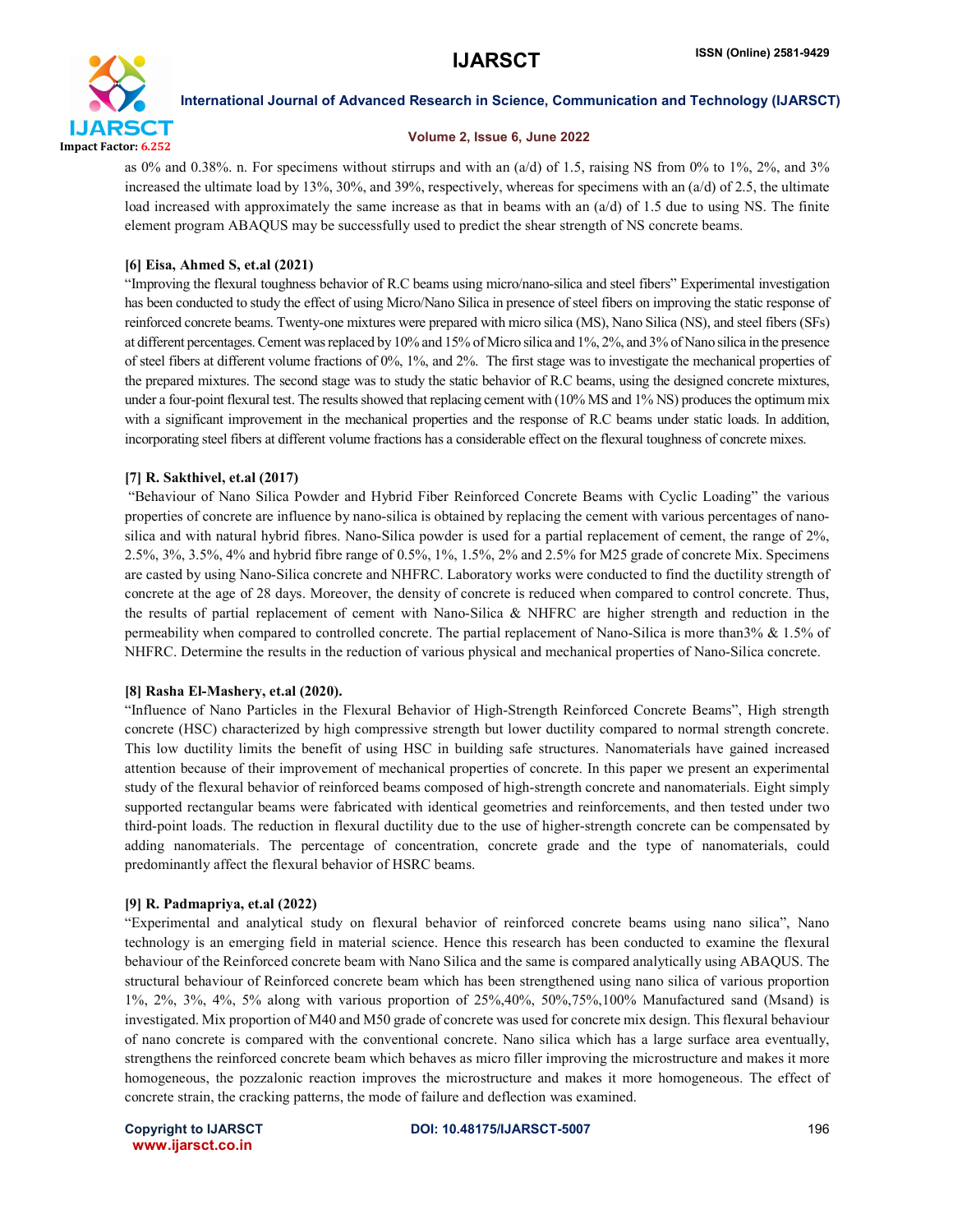

### Volume 2, Issue 6, June 2022

# [10] J. Sridhar, et. al. (2019)

"Mechanical and Flexural Behavior of High Performance Concrete Containing Nano Silica", This research work presents the role of nano silica (NS) on properties of high performance concrete. This study evaluates the influence of nano silica in three percentages (1%,2%, 3 %,) by weight of cement. Several tests including mechanical properties and flexural test were performed to understand the influence of nano silica on behavior of concrete. It was determined that Portland cement replaced with 3% by weight with nano silica could accelerate C-S-H gel structure at early stage of hydration. In return this increases water permeability resistance of concrete specimens and acts as filler material that enhances micro structure as well as activator to promote pozzolanic activity and this will pave the way for producing good quality concrete.

# [11] Mustaqqim Abdul Rahim et. al. (2015)

"The Effect of Steel Fiber as Additional Reinforcement in the Reinforced Concrete Beam", Steel fiber reinforced concrete has been increasingly used in structural applications during the last four decades. It is generally accepted that addition of steel fibers significantly increases tensile toughness and ductility, also slightly enhances the flexural strength. Effects of steel fibers as addition reinforcement in reinforced concrete (RC) beams are the main objectives of this study. In order to accomplish this task, eighteen concrete beams with the same mix proportioning of concrete and different volume fractions of steel fiber (0.5 % and 0.75%) were prepared. Then, by determining the flexural strength and deflection of samples, it was concluded that the optimum volume fraction was 0.50 % (0.44 kg). In the next step,the flexural behavior and deflection of RC beams with the addition of steel fibers in concrete was considered.

### [12] Shaishav R et. al. (2014)

"Comparative study of experimental and analytical results of FRP strengthened beams in flexure" discussed about the comparative study of experimental and analytical results of FRP strengthened beams in flexure. Two beams were modelled using ANSYS finite element program and in those two beams, one beam was without FRP and other beam was Glass Fibre Reinforced Polymer (GFRP) strengthened beams. The load deflection relationships, crack pattern, ultimate load was obtained and compared with the experimental results available in literature and obtained results shows good agreement with the experimental results.

### [13] Santhakumar R et. al. (2014)

"Analysis of Retrofitted Reinforced Concrete Shear Beams using Carbon Fibre Composites", made the analysis of retrofitted reinforced concretes shear beams using carbon fibre composites. In this paper, a study on the unretrofitted RC beam designated as control beam, RC beams retrofitted with CFRP composites in uncracked and precracked beams were studied. The modeling was done in ANSYS and quarter of the beam modelled on the bases of symmetry. The results obtained was in good agreement with the experimental plots.

### [14] Lavate R, et. al. (2015)

"Dynamic Response Analysis of Fiber Reinforced Composite Beam", IOSR Journal of Mechanical and Civil Engineering", presented about dynamic response analysis of fibre reinforced composite beam. The dynamic analysis of the composite beam was studied and values of Young Modulus, Poisson's ratio and shear modulus were determined. The longitudinal and transverse vibrations were determined numerically and experimentally. These outputs were transferred to the graphs.

### [15] Omran H.Y et. al. (2019)

"Finite element modelling of steel-concrete composite beams strengthened with prestressed CFRP plate", explained about finite element modelling of steel-concrete composite beams strengthened with prestressed CFRP plate. Beams strengthened with Carbon Fibre Reinforced Polymer and the beams were modelled using ANSYS. The obtained results was compared with the experimental one and was found to be in good agreement.